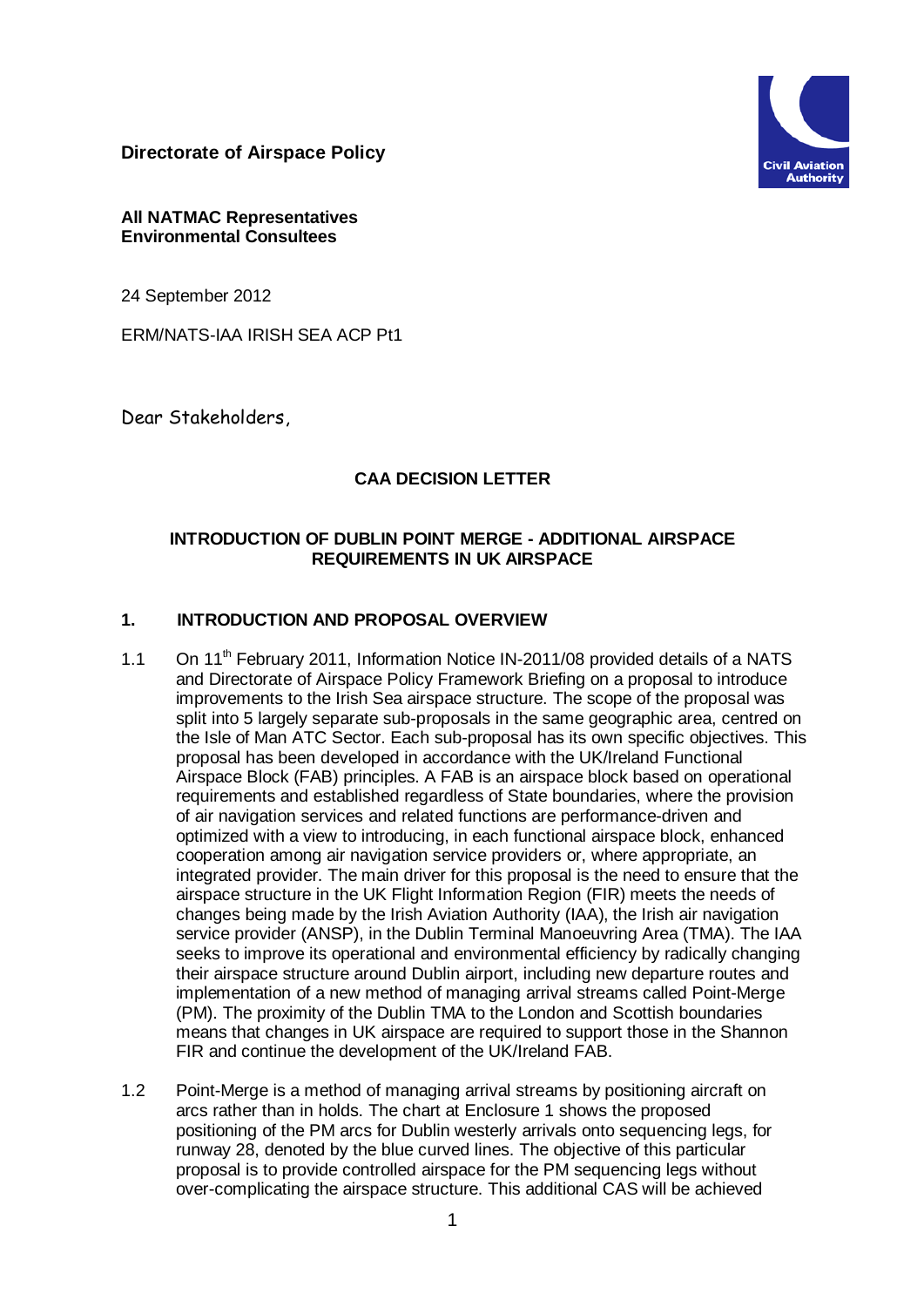by lowering the existing base of L975 from flight level FL75 (approx 7500 feet) to flight level FL35 (approx 3500 feet), denoted by the yellow areas.

## **2. AIRSPACE EFFICIENCY**

- 2.1 I am required to secure the most efficient use of airspace consistent with the safe operation of aircraft and the expeditious flow of air traffic. I am satisfied that protection of the new CAS will provide the necessary containment and contribute to the efficient operation of the Dublin PM by enabling aircraft on the outer sequencing leg to fly at the most favourable altitude before turning in to the merge point and commence their arrival at Dublin airport.
- 2.2 The numbers of aircraft on each of the two sequencing legs, the length of time each aircraft remains on the leg and their navigational accuracy will determine how many aircraft are likely to use the new airspace proposed in the UK FIR. It is however beyond the scope of this proposal to analyse the Point-Merge operation as it is a procedure that is to solely benefit Dublin operations.

## **3. AIRSPACE USERS**

3.1 I am required to satisfy the requirements of operators and owners of all classes of aircraft. Although objections were received from the general aviation (GA) community to the initial proposal to introduce the additional Class A CAS, which would exclude their operators, the development was reconsidered and the new airspace is now to be introduced as Class C. This will enable all other airspace user groups to request a crossing in accordance with visual flight rules (VFR) being maintained.

## **4. INTERESTS OF OTHER PARTIES**

4.1 The Ministry of Defence (MoD) danger area D201B abuts the new airspace structure. The MoD has been fully involved in the development of this proposal and the ongoing consultation between stakeholders has satisfactorily resolved any outstanding issues that had existed. When D201B is activated, an internal buffer will be applied to any aviation activity, whilst for other operational activity, Dublin PM Traffic will remain to the west of the FIR boundary. These new procedures will be included in a Memorandum of Understanding (MoU) between the MoD and Dublin ATC.

## **5. ENVIRONMENTAL CONSIDERATIONS**

5.1 I have considered the environmental impact of air operations and concluded that although there is a very slight overall unquantifiable environmental disbenefit for the operation of aircraft in the small area of the new airspace in the UK FIR, this small negative impact can be outweighed by other factors, not least the operational requirement to offer protection to traffic on the Point-Merge procedure.

## **6. SAFETY**

6.1 As my primary duty is to maintain a high degree of safety in the provision of air traffic services, my staff, together with colleagues from the Safety Regulation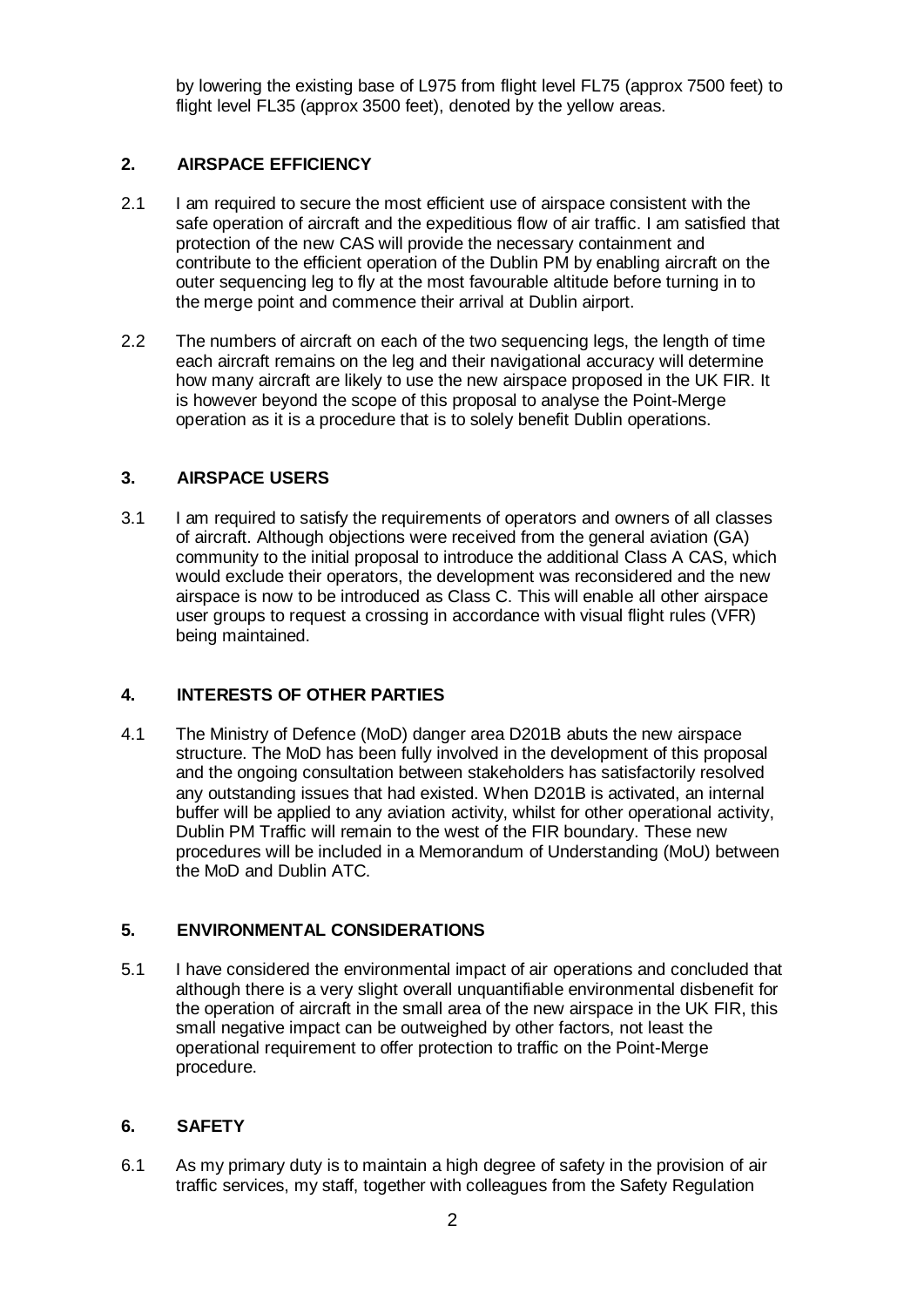Group of the CAA have confirmed that the proposed airspace design and associated management arrangements can be safely adopted. The appropriate safety management processes resulting from this airspace change will be completed prior to the introduction of any operational change and thus safety levels will be assured.

#### **7. NATIONAL SECURITY**

7.1 I am satisfied that national security will not be impacted by this proposal and the specific consultation requirements with the Secretary of State for Defence have been discharged by correspondence with the MoD who has confirmed it is content with the proposal.

#### **8. REGULATORY DECISION**

- 8.1 I am satisfied that the new airspace arrangements will help support greater efficiency in the Dublin TMA, and should not disadvantage other airspace users. I am also satisfied that the revised option put forward following changes made after completion of the consultation was the appropriate option, as it satisfied all stakeholder requirements whilst complementing the new IAA procedures in the Dublin TMA. These changes also contribute to overall improvements in performance within the UK/Ireland FAB.
- 8.2 I have therefore decided to approve the revised UK airspace requirements to support the introduction of the IAA's Dublin Point Merge. The revised airspace will become effective from 13 December 2012. My staff will review the effectiveness of the arrangements not before 12 months after introduction and the results of this review will be published.
- 8.3 If you have any queries, the DAP Project Leader is Mac Mackay, who can be contacted on 020 7453 6552, [mac.mackay@caa.co.uk](mailto:mac.mackay@caa.co.uk)

Your sineachy,

Mark Swan **Director** 

Enclosure: 1. Dublin Point Merge/L975